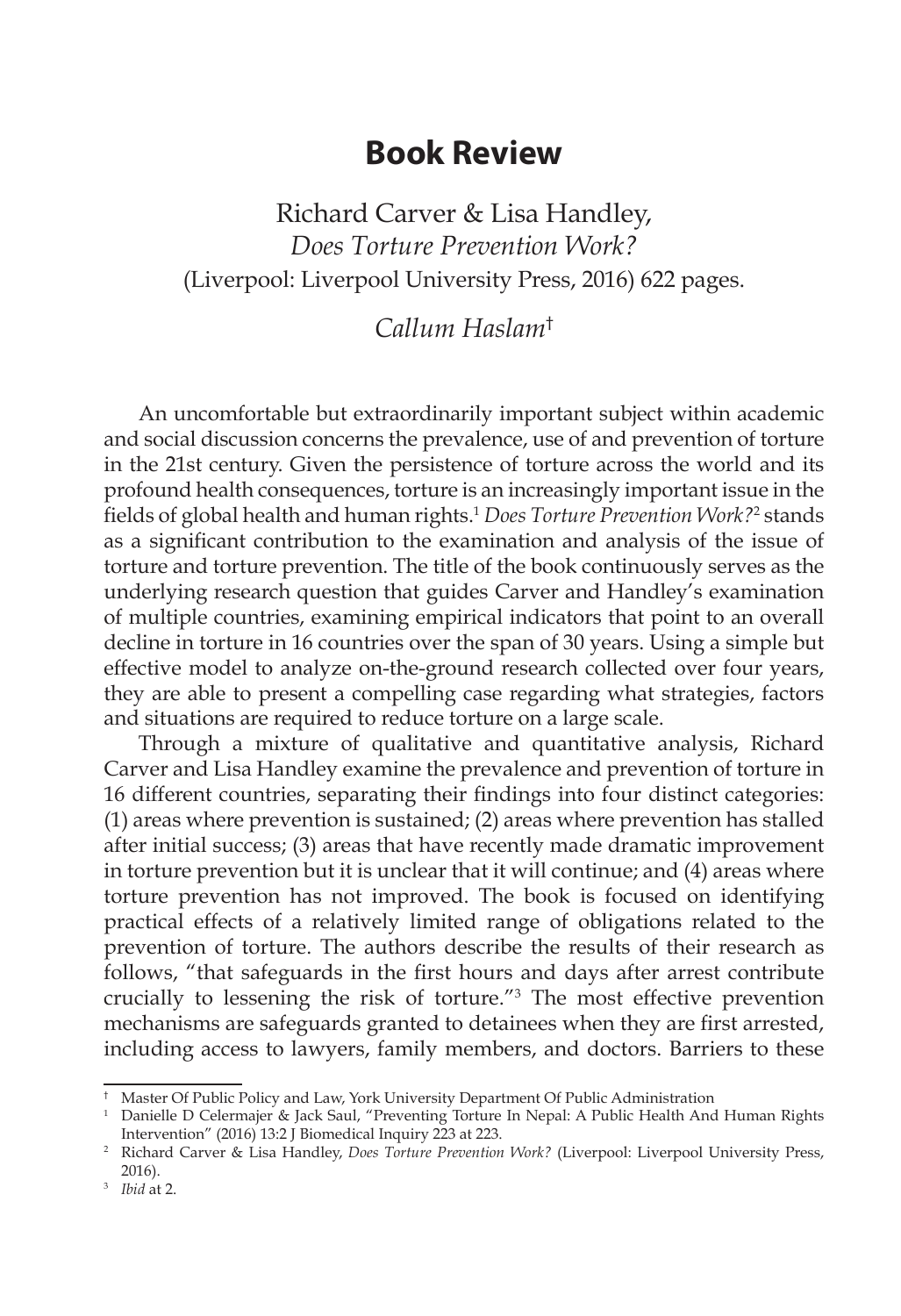prevention practices occur primarily within countries experiencing civil war, a recent transition from dictatorship to democracy, or a judicial system that fails to adequately prosecute torture offenses. By examining common themes and context specific factors in each country, Carver and Handley argue that the prevalence of torture in a country is perpetuated by multiple social and structural failures that limit the extent to which torture can be monitored, reported, prosecuted and prevented.

Carver and Handley develop their argument by identifying and applying various indicators to each country, each indicator pointing to degrees of success or failure in the prevention of torture within a range of social and political climates. The overall project examines the gap between law and practice related to torture prevention in each country. The strength of their methodology is in part due to their application of a robust model highlighting the multi-sectional importance of how law, training and political environment influence the actual practice of torture in any given country.<sup>4</sup> Practice lies at the heart of the model, with Carver and Handley's analysis focusing on how, while "practice is determined partly by law, it is also affected by other considerations, such as the political and social environment and the level of knowledge and skills that practitioners have acquired through training."5 Countries are analyzed with a focus on how various changes in each area led to a reduction in the practice of torture, and ultimately (in some cases) the prevention of torture.

With respect to the relationship between law and practice the countries studied can be divided into three groups. In the first group torture is forbidden under law, but these laws are ignored in practice. In the second group torture is expressly allowed within law, resulting in an increase in the practice of torture. In the third group no specific legislation exists to prohibit torture and the practice persists. For the purposes of this review, it suffices to examine only a few examples from the expansive research to gain a sense of these three relationships between law and the practice of torture.

Carver and Handley's work reveals that torture prevention was sustained by the United Kingdom in spite of ambiguous legal language around the criminalization of torture. In the United Kingdom at the time of the study, "torture was not explicitly criminalized in British law, although acts that constitute torture would undoubtedly have been serious crimes under both common law and statute."6 Examples where prevention has been stalled, in countries such as Indonesia, highlight cases in which the practice of torture is not outlawed under criminal legislation, and no law articulates an explicit

<sup>4</sup> *Ibid* at 48–49.

<sup>5</sup> *Ibid*.

<sup>6</sup> *Ibid* at 128.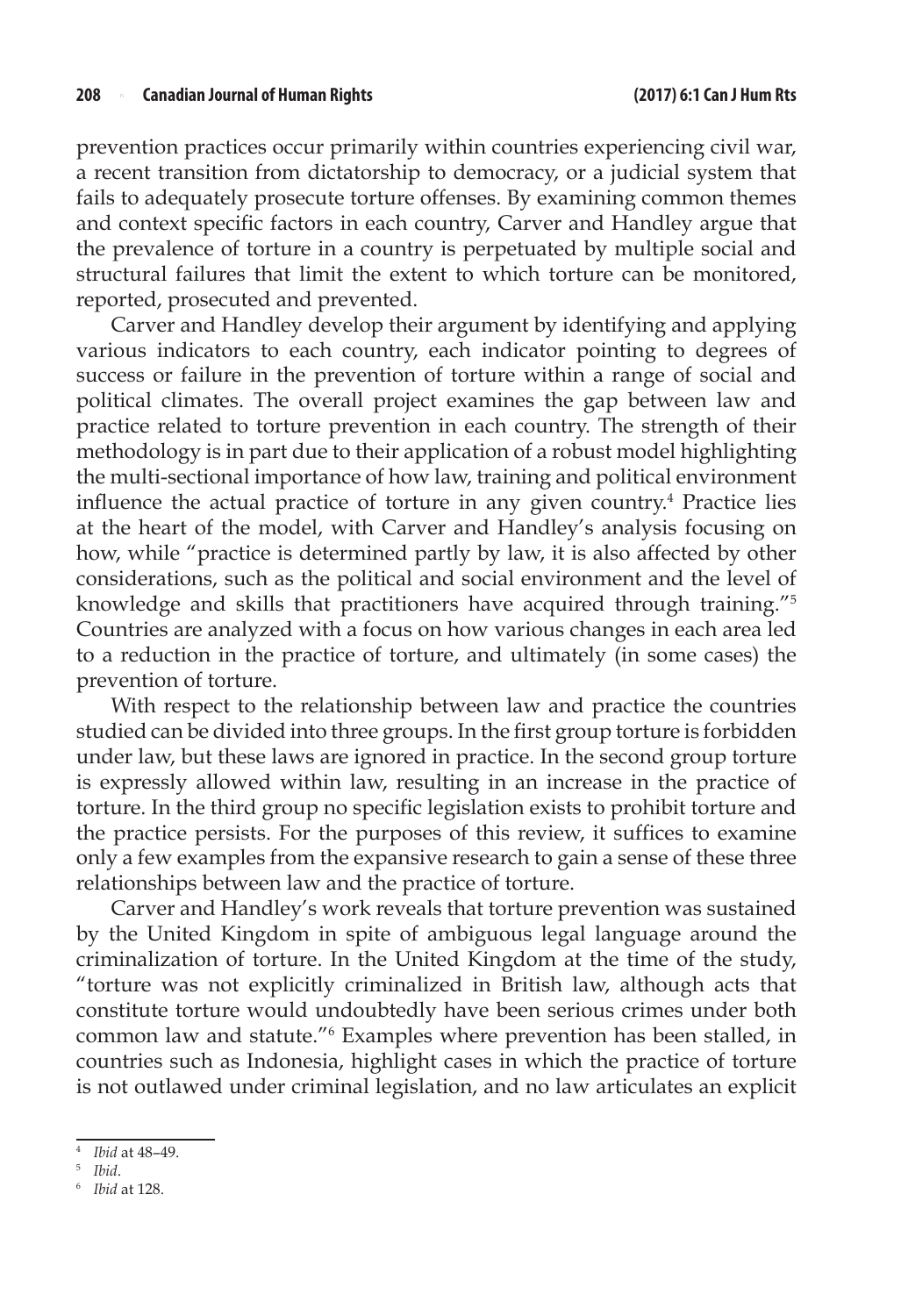prohibition of torture.<sup>7</sup> This lack of criminalization leads to a pervasive and systemic practice of torture, which today remains "a serious human rights concern in Indonesia, and measures to prevent it are inadequate." Similar themes are identified with countries such as Ethiopia, which, from 1985–1990, experienced "very high levels of torture at [the] time [that] were attributable to the absence of the rule of law".8

Lastly, the book examines countries where torture is integrated and permitted by state legislation. This integration results in torture being practised openly by state authorities during times of declared emergency. This pattern is consistent throughout many countries (e.g. Chile, Turkey, India and others). One example is India where, in June of 1975, "a state of emergency was declared[,]...[r]ights were suspended, tens of thousands of people [were] arrested, [and] incidents of torture and extrajudicial execution multiplied".9 The practice of torture resulting from this type of legislation is related directly to the political and social circumstances in each country. Although the specific conflicts, emergency situations and instability were caused and perpetuated by unique events in each country, each demonstrates a relationship between torture law and torture practice that does not lead to the full prevention of torture. The cross-sectional analysis of each country reveals a disturbing trend. During unstable transitions of power, the expansion of authoritarian emergency powers or political strategies that favour security over freedom, laws permitting torture in each country directly led to an increase in the practice of torture.

The specific occurrences, legislation, practices and political factors in each country are too numerous to be magnified and examined in this review. What is clear is that Carver and Handley divide their analysis into these three themes, and use them as frameworks to examine the relationship between law and the practice of torture prevention. Their conclusion states that while all preventative measures seem to have some degree of impact on torture prevention, some preventative measures are far more effective than others. The data used to represent successful or unsuccessful prevention focuses on influential factors such as detention, prosecution, complaints and monitoring in each country. These indicators grant the reader a comprehensive understanding of how changes in laws related to each area have the potential to contribute to the increase or decrease in the practice of torture overall.

The attention paid to specific indicators builds a compelling case that changes to these areas have the potential to provide a broad-based method of improvement capable of furthering the efforts of torture prevention

<sup>7</sup> *Ibid* at 258–59.

<sup>8</sup> *Ibid* at 475.

<sup>9</sup> *Ibid* at 501.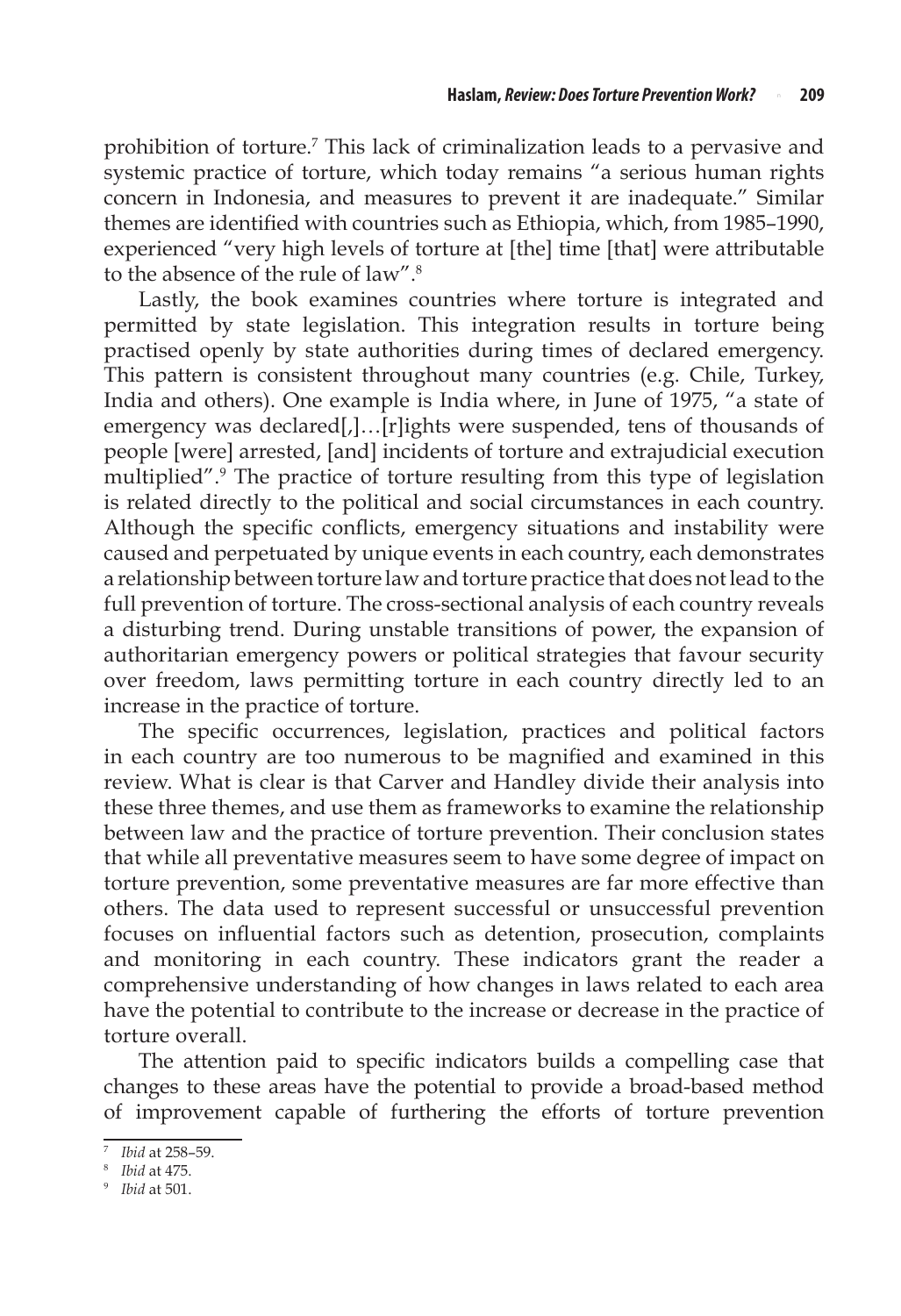practice in various countries. There is clearly no one-size-fits-all methodology to preventing torture, another point that Handley and Carver strive to make abundantly clear throughout the analysis. To their credit, Carver and Handley do not set out in their work to suggest that there is a one-size-fits-all methodology to torture prevention. Instead, the relationship between law and practice is supported through the analysis and presentation of compelling data focusing on specific factors such as cases of death in police custody, recordings of police interrogations, outcomes from investigations of complaints, verdicts and convictions (among many others). This model allows the researchers the flexibility to examine systematic changes that have occurred and systemic failures that persist that influence the practice of torture across multiple countries.

Although there is no one-size-fits-all approach to preventing torture, Carver and Handley examine common themes that have been identified by other authors as essential to successful torture prevention efforts. In *The Twilight Of Human Rights Law,*<sup>10</sup> Eric Posner argues that adhering to rights such as the prohibition of torture demands that states, individuals and agencies do far more than just refrain from the specific prohibited action of torture. Similar to Carver and Handley, Posner argues that the enforcement of negative rights associated with torture prevention require training and monitoring.11 States cannot always uphold and provide training and monitoring because of social and political conditions (e.g. authoritarian rule, transition from dictatorship to democracy, states of emergency). Therefore there is an obligation on international bodies, NGOs and government agencies to enforce the negative rights associated with torture through efficient monitoring and complaint mechanisms. The Human Rights Committee has asserted that the protection of negative rights imposes positive obligations.<sup>12</sup> Sheri P. Rosenberg explains this simply, stating that "[t]he best way…to protect populations from mass atrocities is to ensure that they do not occur in the first instance."13 Carver and Handley's work contributes to an ongoing conversation regarding the negative and positive obligations of the state to ensure compliance with international regulations and monitoring mechanisms to ensure torture prevention.

Carver and Handley argue that oversight and monitoring are extremely important preventative tools.14 Training is of equal importance in the prevention of torture according to Carver and Handley who state that if

<sup>14</sup> Carver & Handley, *supra* note 2 at 67.

<sup>10</sup> Eric A Posner, *The Twilight Of Human Rights Law* (Oxford: Oxford University Press, 2014). 11 *Ibid* at 92–93.

<sup>&</sup>lt;sup>12</sup> Office of the High Commissioner for Human Rights, General Comment No. 20 Article 7 (Prohibition of torture, or other cruel, inhuman or degrading treatment or punishment), UNCHROR 44th Sess, UN Doc HRI/GEN/1/Rev.9 (1992) at para 2.

<sup>&</sup>lt;sup>13</sup> Sheri P Rosenberg, "Responsibility To Protect: A Framework For Prevention" (2009) 4:1 Global Responsibility To Protect 442 at 442.